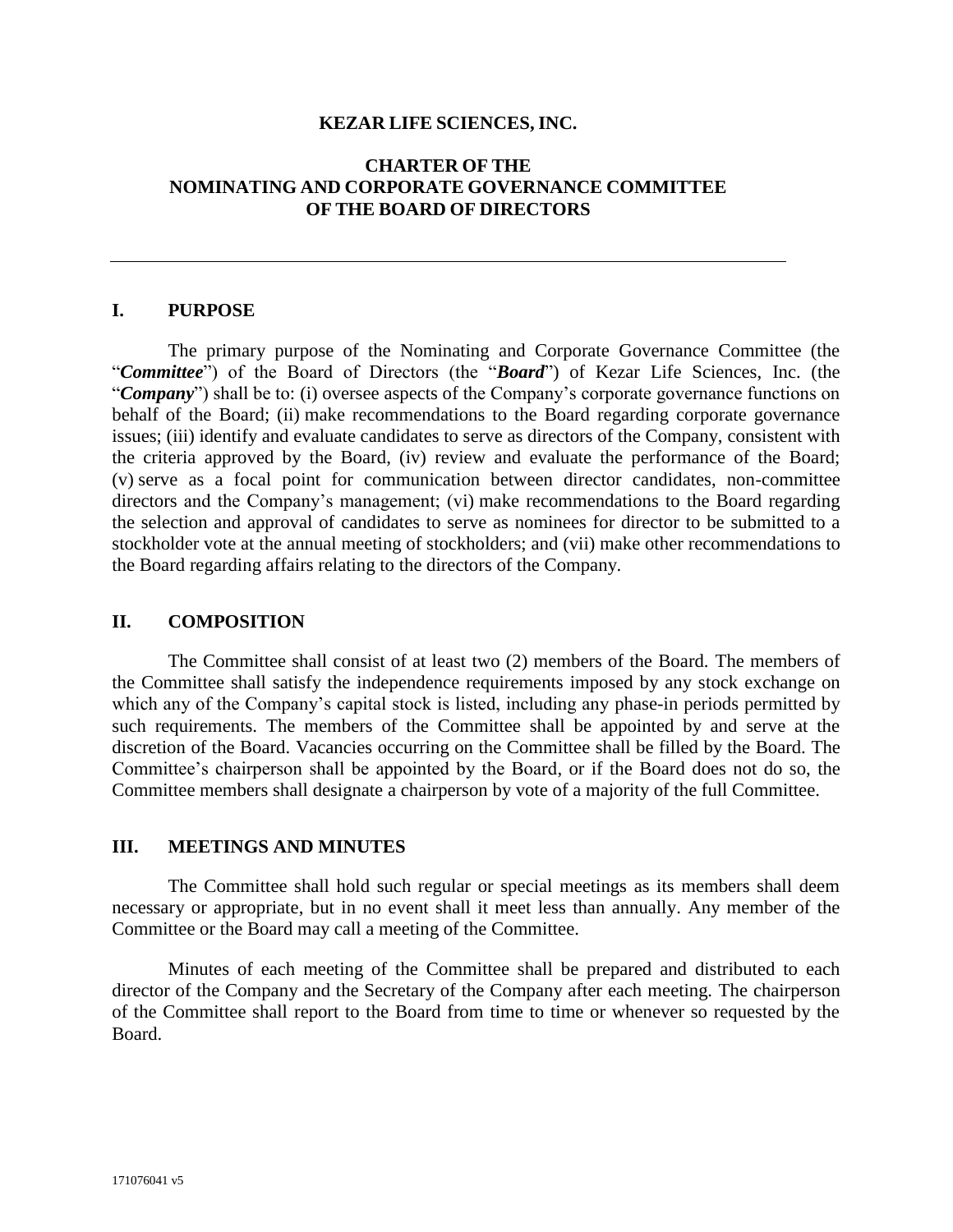### **IV. AUTHORITY**

Each member of the Committee shall have full access to all books, records, facilities and personnel of the Company as deemed necessary or appropriate by any member of the Committee to discharge his or her responsibilities hereunder. The Committee shall have access to and shall communicate with the Board, chairpersons of the committees of the Board, members of senior management and independent professional advisors to the Board and its various committees, as applicable. The Committee shall have the authority to obtain, at the expense of the Company, advice and assistance from internal or external legal, accounting or other advisors, experts and consultants as the Committee deems necessary or appropriate for carrying out its duties under this charter. The Committee shall have the authority to retain and terminate executive search firms to help identify director candidates. The Committee shall have the authority to approve fees, costs and other terms of engagement of such outside resources and shall be directly responsible for the oversight of such outside resources. The Committee shall also have authority to pay, at the expense of the Company, ordinary administrative expenses that, as determined by the Committee, are necessary or appropriate in carrying out its duties, unless prohibited by Nasdaq listing rules or applicable law. The Committee shall have authority to request that any of the Company's personnel, counsel, accountants or investment bankers, or any other consultant or advisor to the Company, attend any meeting of the Committee or meet with any member of the Committee or any of its special, outside legal, accounting or other, advisors or consultants.

The Committee may form and delegate authority to one or more subcommittees as appropriate, but only to the extent consistent with the Company's amended and restated certificate of incorporation, amended and restated bylaws (the "*Bylaws*"), Corporate Governance Guidelines (as defined below), rules of The Nasdaq Stock Market LLC and other applicable law. Delegation by the Committee to any subcommittee shall not limit or restrict the Committee on any matter so delegated, and, unless the Committee alters or terminates such delegation, any action by the Committee on any matter so delegated shall not limit or restrict future action by such subcommittee on such matters. The operation of the Committee shall be subject to the Bylaws as in effect from time to time and Section 141 of the Delaware General Corporation Law (or any successor section). The approval of this charter shall be construed as a delegation of authority to the Committee with respect to the responsibilities set forth herein.

# **V. RESPONSIBILITIES**

To implement the Committee's purpose, the Committee shall have the following responsibilities. The Committee may supplement and deviate from these activities as appropriate under the circumstances (except as otherwise required by applicable law or the requirements of any stock exchange on which any of the Company's capital stock is then listed):

**1.** *Director Nominations.* The Committee shall identify and evaluate candidates to serve on the Company's Board consistent with the criteria approved by the Board, including consideration of the potential conflicts of interest as well as applicable independence and other requirements. The Committee shall also have responsibility for reviewing, evaluating and considering the recommendation for nomination of incumbent directors for re-election to the Board, as well as monitoring the size of the Board. The Committee shall also recommend to the Board for selection, candidates to the Board to serve as nominees for director for the annual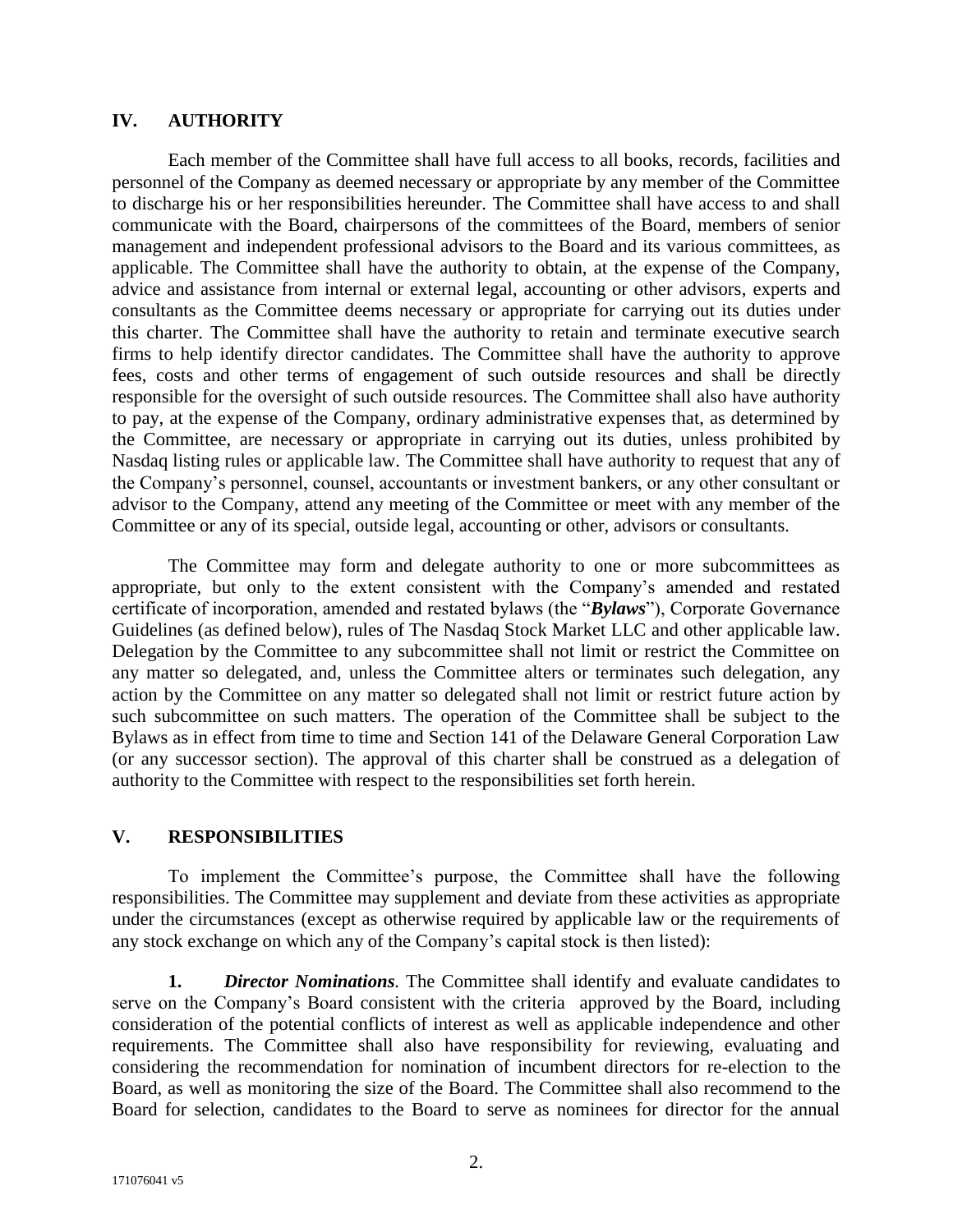meeting of stockholders. The Committee shall also have the power and authority to consider recommendations for Board nominees and proposals submitted by the Company's stockholders, to recommend to the Board appropriate action on any such proposal or recommendation and to make any disclosures required by Nasdaq listing rules and applicable law in the course of exercising its authority. The Committee shall recommend nominees to the Board at an appropriate time: (a) prior to each annual meeting of stockholders at which directors are to be elected or re-elected; and (b) after a vacancy arises on the Board or a director advises the Board of his or her intention to resign.

**2.** *Board Assessment.* The Committee shall periodically review, discuss and assess the performance of the Board, including Board committees, seeking input from senior management, the full Board and others. The assessment shall include evaluation of the Board's contribution as a whole and the Board's effectiveness in serving the best interests of the Company and its stockholders, specific areas in which the Board and/or management believe contributions could be improved, and overall Board composition and makeup. The factors to be considered shall include whether the directors, both individually and collectively, can and do provide the integrity, experience, judgment, commitment, skills and expertise appropriate for the Company. The Committee shall also consider and assess the independence of directors, including whether a majority of the Board continue to be independent from management in both fact and appearance, as well as within the meaning prescribed by any stock exchange on which any of the Company's capital stock is then listed. The results of these reviews shall be provided to the Board for further discussion as appropriate.

**3.** *Board Committee Membership*. The Committee oversees the Board's committee structure and operations. The Committee, after due consideration of the interests, independence and experience of the individual directors and the independence and experience requirements set forth in the listing standards of any stock exchange on which the Company's capital stock is listed, the rules and regulations of the Securities and Exchange Commission and applicable law, shall make recommendations to the entire Board regarding the appointment of directors to serve as members of each committee and committee chairmen.

**4.** *Stockholder Communications*. The Committee shall periodically review and make recommendations to the Board regarding the Company's process for stockholder communications with the Board, and make such recommendations to the Board with respect thereto as the Committee deems appropriate.

**5.** *Director Education.* The Committee may implement an orientation process for directors that includes background material on the Company's policies and procedures and expectations as to directors and committee member duties and responsibilities, meetings with senior management and visits to the Company's facilities. The Committee shall also recommend to the Board such plan or program as it may deem appropriate for the continuing education of directors.

**6.** *Corporate Governance Guidelines and Principles.* The Committee shall develop a set of corporate governance guidelines and principles (the "*Corporate Governance Guidelines*") to be applicable to the Company and shall periodically review and assess the Corporate Governance Guidelines and the Code of Business Conduct and Ethics, and shall recommend any changes deemed appropriate to the Board for its consideration.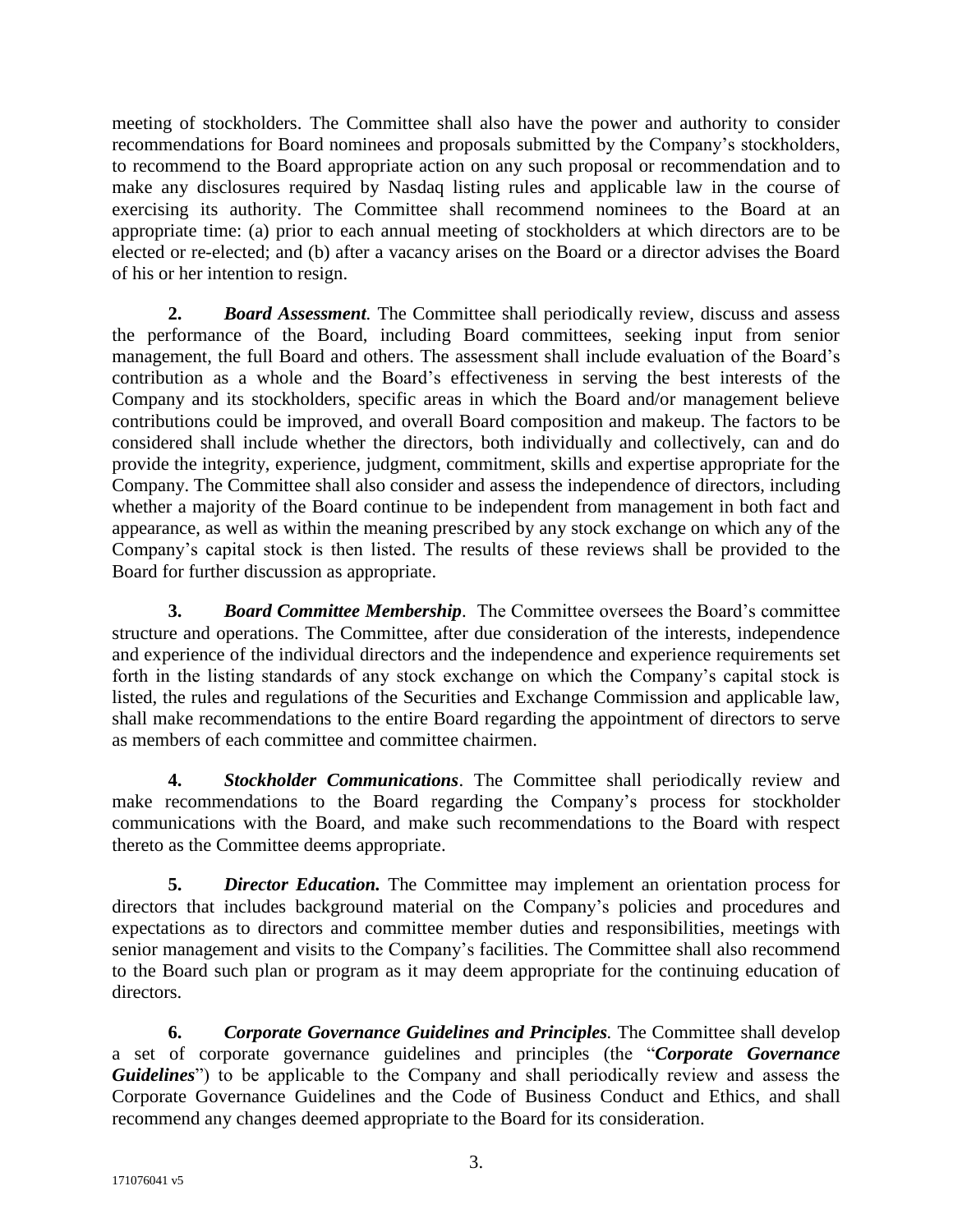**7.** *Management Succession.* The Committee shall develop and periodically review with the Company's Chief Executive Officer the plans for succession for the Company's executive officers, as it sees fit, and make recommendations to the Board with respect to the selection of appropriate individuals to succeed to these positions.

**8.** *Procedures for Information Dissemination.* The Committee shall periodically review the processes and procedures used by the Company to provide information to the Board and its committees and make recommendations to the Board and management for improvement as appropriate. The Committee should consider, among other factors, the reporting channels through which the Board and its committees receive information and the level of access to outside advisors where necessary or appropriate, as well as the procedures for providing accurate, relevant and appropriately detailed information to the Board and its committees on a timely basis.

**9.** *Ethical Compliance*. The Committee shall review the results of management's efforts to monitor compliance with the Company's programs and policies designed to ensure adherence to applicable laws and rules, as well as to its Code of Business Conduct and Ethics.

**10.** *Insider Trading Policy and Risk Assessment*. The Committee shall review, and recommend that the Board consider and approve, any changes to the Company's Insider Trading Policy. The Committee shall also oversee and review with management the Company's major legal compliance risk exposures and the steps management has taken to monitor or mitigate such exposures, including the Company's procedures and any related policies with respect to risk assessment and risk management.

**11.** *Related-Party Transactions*. The Committee shall review and approve or disapprove all related-party transactions (defined as those transactions required to be disclosed under Item 404 of Regulation S-K of the Securities Act of 1933, as amended) on an ongoing basis.

**12.** *Leadership Structure*. The Committee shall consider the Board's leadership structure, including the separation of the chairperson and Chief Executive Officer roles and/or appointment of a lead independent director of the Board, either permanently or for specific purposes, and make such recommendations to the Board with respect thereto as the Committee deems appropriate. The Committee shall also review and discuss the narrative disclosure regarding the Board leadership structure and role in risk oversight to be included in any public filing in response to the requirements of Item 407(h) of Regulation S-K (or any successor disclosure item).

**13.** *Committee Self-Assessment; Charter.* The Committee shall review, discuss and assess its own performance at least annually. The Committee shall also review and assess the adequacy of this charter annually, including the Committee's role and responsibilities outlined herein, and shall recommend any proposed changes to the Board for its consideration.

**14.** *Report to the Board*. The Committee, through the Committee's chairperson, shall regularly report to the Board regarding the Committee's actions, or whenever so requested by the Board.